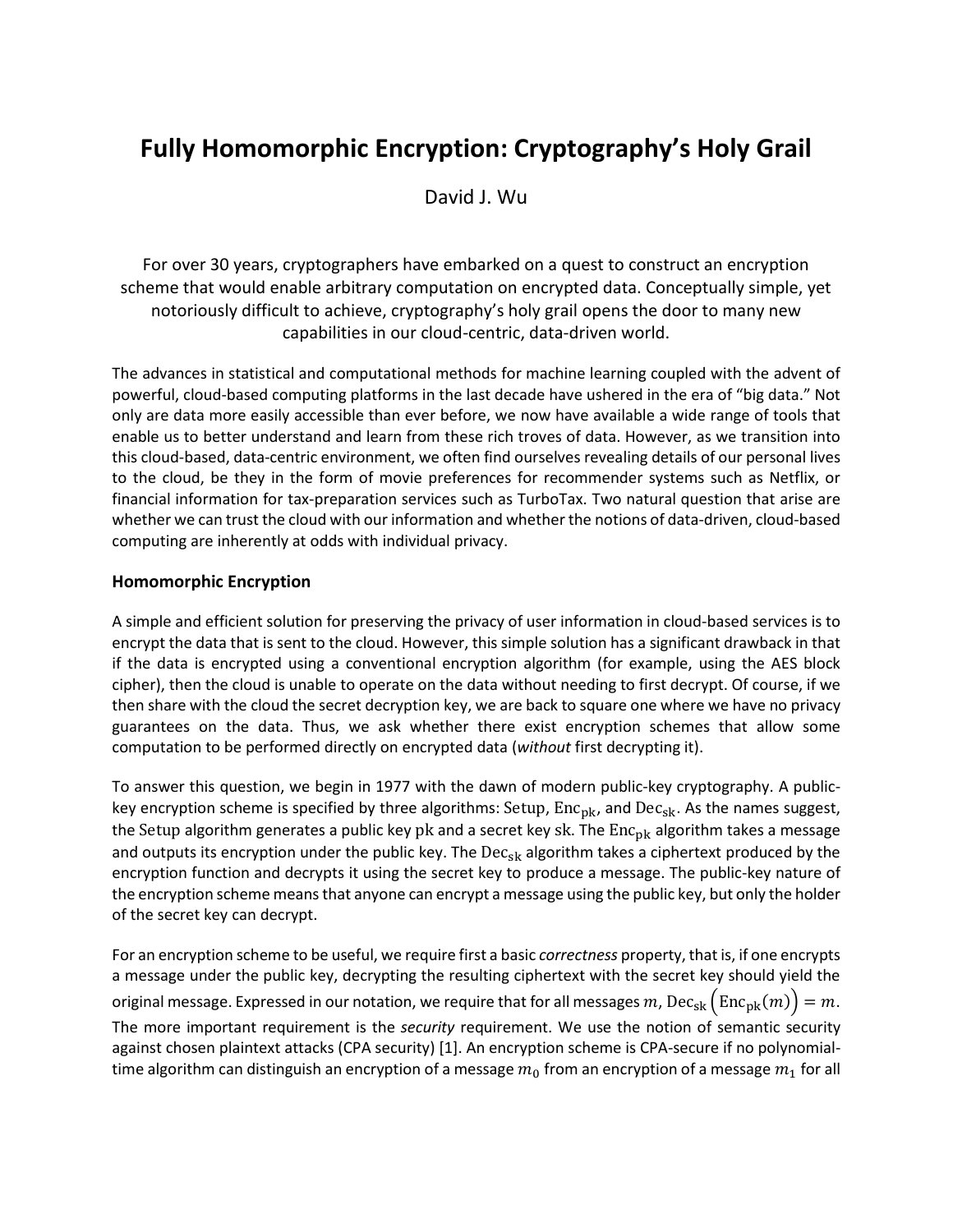messages  $m_0$  and  $m_1$ . Informally, the security requirement captures the notion that all ciphertexts look the same to an adversary, and thus, do not reveal any information about the underlying messages.

By themselves, the setup, encryption, and decryption algorithms do not enable computation on ciphertexts. To support computations on ciphertexts, we require additional structure in our ciphertext space. Consider an example: suppose we have an encryption scheme whose plaintext space is the additive group  $\mathbb{Z}_n$  (the integers taken modulo n). Additionally, suppose we have encryptions  $c_0$  and  $c_1$  of two messages  $m_0, m_1 \in \mathbb{Z}_n$ , respectively. We say that this encryption scheme is *additively homomorphic* if there is an efficiently-computable operator  $\star$  on ciphertexts such that  $c_0 \star c_1$  is a valid ciphertext that decrypts to the sum  $m_0 + m_1$ . If such an operator  $\star$  exists, then the encryption and decryption functions are group homomorphisms, hence the name *homomorphic* encryption. In words, in an additively homomorphic encryption scheme, given two ciphertexts, it is easy to construct a ciphertext that encrypts the sum of the underlying plaintext values. Though the existence of the  $\star$  operator necessitates additional structure on the ciphertexts, an additively homomorphic encryption scheme must still satisfy the correctness and security requirements described earlier.

It might seem unlikely for a scheme to be both homomorphic and semantically secure; the former requirement necessitates sufficient structure on the ciphertexts to carry out some limited computation, while the latter requirement necessitates enough randomness in the ciphertexts so that an adversary is unable to distinguish between ciphertexts. However, it turns out that both of the earliest candidates for public-key cryptography, the ElGamal [2] and RSA [3] encryption schemes, are both homomorphic with respect to multiplication. As a concrete example, we describe the ElGamal encryption scheme here and check the homomorphic property. Let  $\mathbb G$  be a group with prime order p and generator g. In the ElGamal encryption scheme, the group  $G$  is both the plaintext and the ciphertext space. The setup, encryption, and decryption functions are defined as follows. Note that we use multiplicative notation for the group operation in  $G$ .

- Setup: Choose  $\alpha$  uniformly at random from  $\mathbb{Z}_p$ . The public key pk is  $h=g^\alpha$  and the secret key sk is  $\alpha$ .
- Enc<sub>pk</sub> $(m)$ : Choose  $r$  uniformly at random from  $\mathbb{Z}_p$ . The encryption of  $m$  is the tuple  $(g^r, h^r \cdot m)$ , where  $h$  is the public key.
- De $c_{\rm sk}(c)$ : Parse the ciphertext  $c$  as the tuple  $(c_0, c_1)$ . Then, compute  $\frac{c_1}{c_0^{\alpha}}$ , where  $\alpha$  is the secret key.

Correctness is not hard to see. Given a valid ciphertext  $c = (g^r, h^r m) = (c_0, c_1)$  for a message  $m$ ,  $c_0^{\alpha} =$  $g^{r\alpha}=h^r$ , and so  $\frac{c_1}{c_0^\alpha}=\frac{h^rm}{h^r}=m$ . Security of the scheme follows if we assume the Decisional Diffie-Hellman (DDH) assumption holds in the group G. Roughly speaking, the DDH assumption states that the 4-tuple  $(g, h, g^r, h^r)$  is computationally indistinguishable from  $(g, h, g^r, t)$  where  $g, h$ , and t are drawn uniformly from  $\mathbb G$  and  $r$  is drawn uniformly from  $\mathbb Z_p$ . There are many groups in which the DDH assumption is conjectured to hold, for instance, the subgroup of quadratic residues in  $\mathbb{Z}_q^*$  where  $q$  is a safe prime ( $q=$  $2p + 1$  for a prime p). See [4] for a more thorough treatment.

Finally, we note that the ElGamal encryption scheme is multiplicatively homomorphic. Suppose we have ciphertexts  $c_0 = (g^{r_0}, h^{r_0}m_0)$  and  $c_1 = (g^{r_1}, h^{r_1}m_1)$  of two messages  $m_0$  and  $m_1$ . Consider taking the element-wise product of  $c_0$  and  $c_1$ . We obtain a new tuple  $c$  where

$$
c = (g^{r_0} \cdot g^{r_1}, h^{r_0} m_0 \cdot h^{r_1} m_1) = (g^{r_0 + r_1}, h^{r_0 + r_1} m_0 m_1).
$$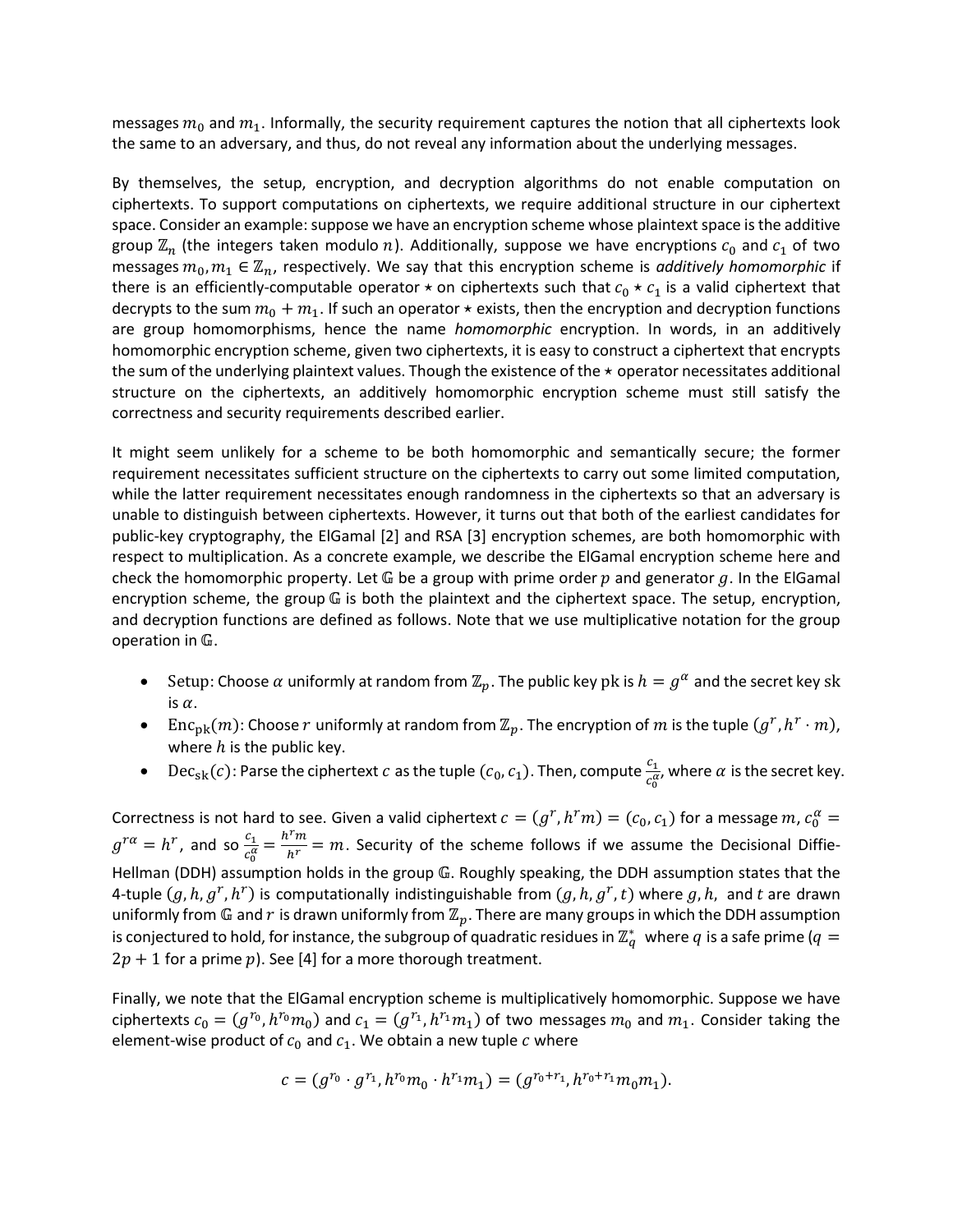Observe that c is an encryption of the product  $m_0 m_1$  with randomness  $r_0 + r_1$ . Thus, in the vanilla ElGamal encryption scheme presented above, multiplying two ciphertexts together yields a new ciphertext that encrypts the product of the underlying plaintext messages. Note though that the randomness in  $c$  is not uniform and independent of the randomness in  $c_0$  and  $c_1$ . This can be addressed by *re-randomizing* the ciphertext: compute the element-wise product of c with  $(g^r, h^r)$  for a freshly generated randomizer  $r$ .

# **The Holy Grail: Fully Homomorphic Encryption**

The ElGamal cryptosystem described in the previous section is homomorphic with respect to a single operation. Over the years, numerous other homomorphic encryption schemes have also been developed. For instance, the basic RSA cryptosystem is also homomorphic with respect to multiplication, and the Paillier cryptosystem [5] is homomorphic with respect to addition. However, in all these cases, the encryption schemes are homomorphic with respect to a *single* algebraic operation. While these simple homomorphic cryptosystems have a wide range of applications in secure voting, private information retrieval, and others, the restriction to a single operation renders them incapable of evaluating general transformations on encrypted data. The natural question that Rivest, Adleman, and Dertouzous [6] posed shortly after the discovery of RSA in 1978, was whether there existed an encryption scheme that was *fully homomorphic*, namely, homomorphic with respect to *both* addition and multiplication.

The power of a fully homomorphic encryption scheme (FHE) lies in the fact that it enables arbitrary computation on encrypted data (see Figures 1 and 2 for two simple applications). To see why, suppose we have an encryption scheme that is homomorphic with respect to both addition and multiplication over the finite field  $\mathbb{F}_2$ . If we view the elements of  $\mathbb{F}_2$  as bits, then addition in  $\mathbb{F}_2$  is equivalent to taking the "xor" of the input bits or values. Similarly, multiplication in  $\mathbb{F}_2$  corresponds to evaluating the "and" of the input bits. Thus, if an encryption scheme is homomorphic with respect to addition and multiplication in  $\mathbb{F}_2$  and we view our ciphertexts as encryptions of bits, then our homomorphic operations enable the evaluation of "and" and "xor" gates over the input bits. Since "and" and "xor" gates are universal for the class of Boolean circuits, this means that using only the homomorphic operations, we can evaluate an *arbitrary* Boolean circuit over the encrypted input bits. Thus, a fully homomorphic encryption scheme enables arbitrary computation on encrypted data.



*Figure 1. A natural application of fully homomorphic encryption is outsourcing computation to an untrusted third party, such as the cloud. Such a scenario might arise when a client lacks the computational resources to carry out the computation herself, and thus, needs to delegate the computation to a potentially untrustworthy party. In the simplest example of outsourcing computation using FHE, the client first encrypts her input using the FHE scheme; then she sends the ciphertexts to the cloud, who performs the computation homomorphically. Finally, the client receives the encrypted response, and decrypts to learn the result of the computation.*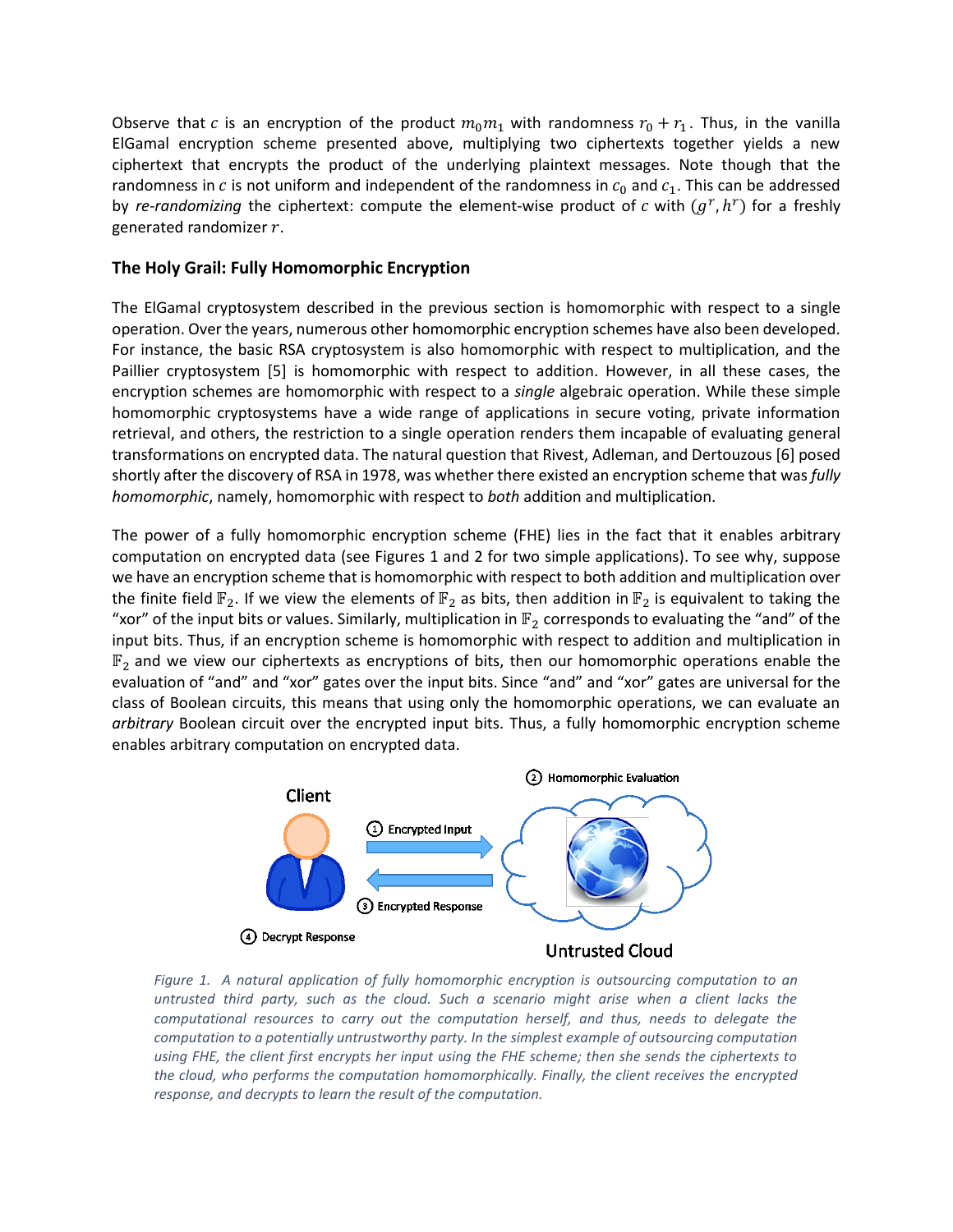

*Figure 2. A second application of FHE pertains to cloud-based data analytics. In this example, the goal is to learn a model or compute a function on data collected by several parties. For concreteness, suppose a health specialist is tracking the spread of an epidemic and is requesting patient information from different hospitals. Using FHE, each of the hospitals can submit their records encrypted under the analyst's public key to a cloud-based computing platform. Using the homomorphic properties of the encryption scheme, the cloud then computes some aggregate statistics or develops a model on the input data. The encrypted result of the computation is then provided to the health specialist or analyst. As long as the cloud and the analyst do not collude, the analyst only obtains the model and does not learn about the individual patient records.*

Note that it suffices to have homomorphism with respect to addition and multiplication over any finite field  $\mathbb{F}_p$  since we can simulate the homomorphic operations over  $\mathbb{F}_2$  using the operations over  $\mathbb{F}_p$ . Finally, as a technical point, we restrict our attention to *compact* homomorphic encryption schemes, that is, schemes in which the size of the ciphertext does *not* grow in the size of the circuit being evaluated. Without this restriction, there are trivial constructions that can be made to satisfy the required properties. For instance, a non-compact (and uninteresting) "fully homomorphic encryption scheme" would be to append the description of the circuit to be evaluated to each ciphertext and delegate the actual computation to the decryption algorithm.

For 30 years after Rivest, Adleman, and Dertouzous first presented the challenge of constructing a fully homomorphic encryption scheme, the problem remained unsolved. Due to both the apparent difficulty of the problem, as well as the tantalizing power afforded by a fully homomorphic encryption scheme, it was considered by some to be the "holy grail" in cryptography. The first major breakthrough in this area came in 2005, with the development of the Boneh-Goh-Nissim (BGN) pairings-based cryptosystem [7]. The caveat, however, was that while the BGN cryptosystem could support an arbitrary number of additions, it could only support a single multiplication. In other words, with the BGN cryptosystem, it became possible to evaluate quadratic functions on encrypted data. The power of the BGN cryptosystem was somewhere in between the simple homomorphic encryption schemes that could evaluate just a single operation and the complete versatility of a fully homomorphic encryption scheme. As such, it was regarded as a *somewhat homomorphic encryption scheme* (SWHE).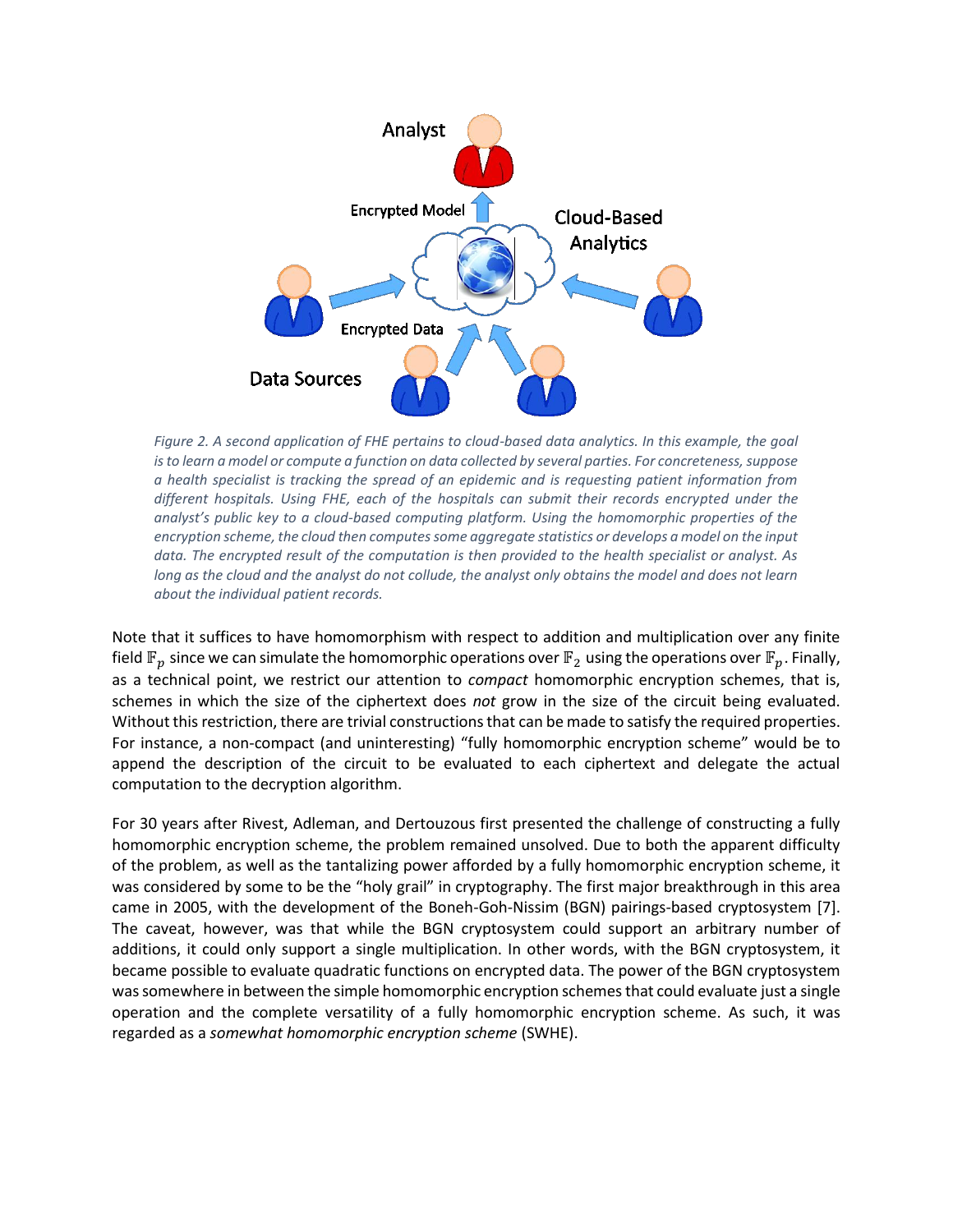# **Gentry's Blueprint: Bootstrapping for FHE**

More than 30 years after the idea of FHE was first described, Craig Gentry presented the first construction of a fully homomorphic encryption scheme in his breakthrough work in 2009 [8]. Gentry's original construction can be broken down into two key ingredients: a somewhat homomorphic encryption scheme that can support a limited number of operations (a few multiplications and many additions), and a bootstrapping transformation that produces a FHE scheme from the SWHE scheme. Gentry's construction has generated tremendous interest within the cryptography community, and in the ensuing years, numerous new schemes that are simpler and more efficient compared to Gentry's original construction have emerged. However, to date, all of these schemes follow Gentry's blueprint of first constructing a SWHE scheme, and then applying the bootstrapping transformation to obtain FHE.

Gentry's bootstrapping transformation is an ingenious method of taking a SWHE scheme and converting it into a FHE scheme. To bootstrap, we begin with a SWHE encryption scheme that supports a limited number of operations. Moreover, suppose that the decryption algorithm for the SWHE scheme can be expressed as a small circuit that can be homomorphically evaluated by the SWHE scheme. In other words, we require that the SWHE scheme is able to homomorphically evaluate its own decryption circuit. Then, we define a Recrypt function (Figure 3) as follows. Suppose  $c = \text{Enc}_{\text{nk}}(m)$  is a ciphertext encrypting the message  $m$  under the public key pk, and moreover, suppose we have an encryption of the bits of the secret key sk under the same public key; denote this  $Enc_{pk}(sk)$ .



*Figure 3. A graphical representation of the functionality. All bootstrappable SWHE schemes are based on lattice-based methods where ciphertexts are "noisy." In the function, a noisy ciphertext is refreshed by first re-encrypting it to produce a fresh ciphertext (with low noise), and then homomorphically evaluating the decryption function. This yields a ciphertext that encrypts the same message, but with less noise (assuming the decryption function is sufficiently simple).*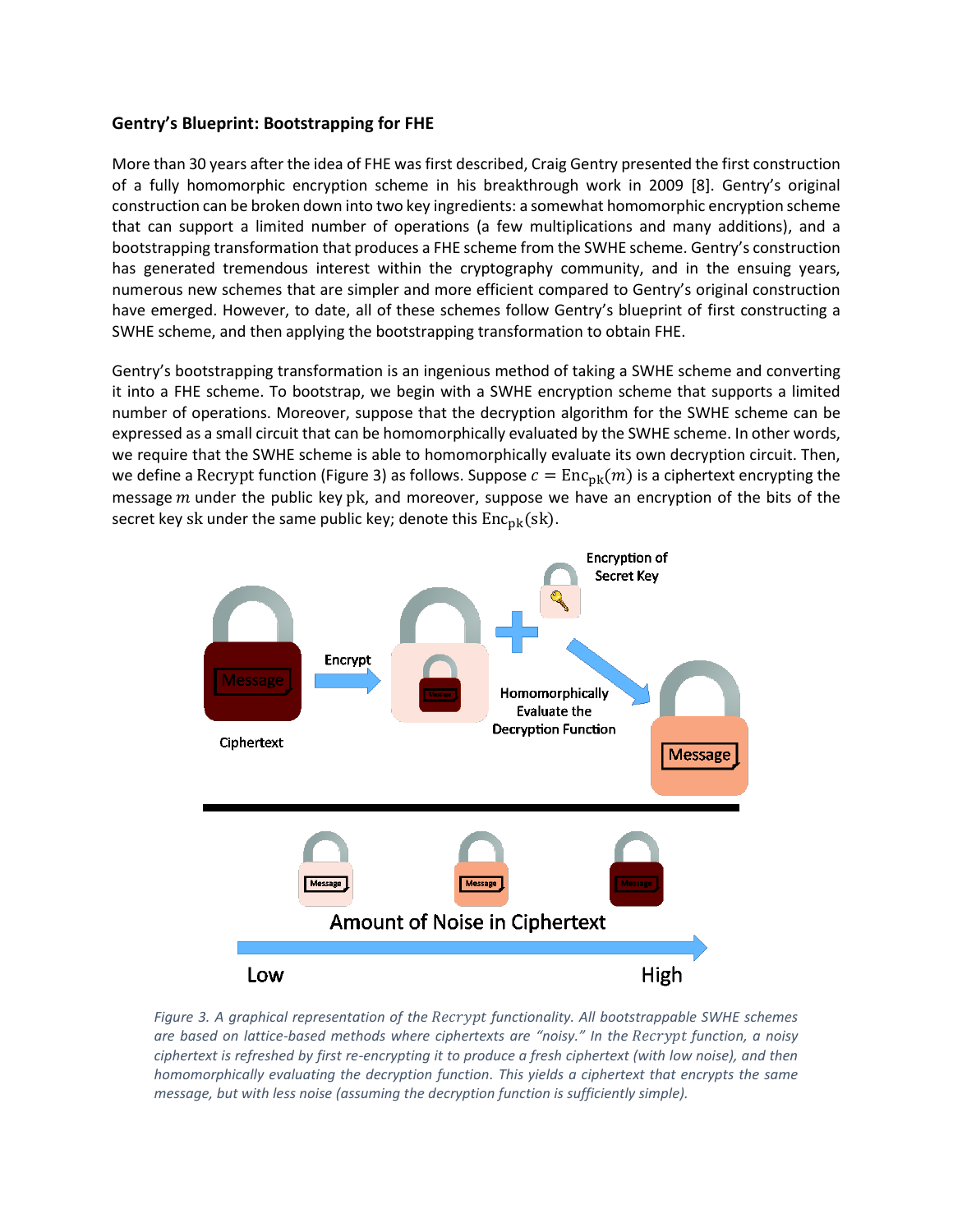The Recrypt function then encrypts c under pk to obtain  $Enc_{pk}(c)$ , and homomorphically evaluates the decryption circuit on input  $Enc_{pk}(c)$  and  $Enc_{pk}(sk)$ . Since  $Enc_{pk}(c)$  is a *fresh* ciphertext, we can perform as many homomorphic operations on  $Enc_{nk}(c)$  as the SWHE scheme can provide. Additionally, recall that when we homomorphically evaluate a function f on a ciphertext  $Enc_{pk}(m)$ , we obtain a new ciphertext  $Enc_{pk}(f(m))$ . In this case, the function f is the decryption function  $Dec_{sk}$ . Thus, when we homomorphically evaluate the decryption function, we obtain the ciphertext  $Enc_{pk}(Dec_{sk}(c)) =$  $Enc_{nk}(m)$ . But this is precisely what we started with! The difference, however, is that if the SWHE scheme has enough homomorphism to support the decryption function and one additional operation, then we can perform one additional homomorphic operation on this new ciphertext, and repeat the procedure *ad infinitum*. Each time we apply the Recrypt procedure, we obtain a ciphertext encrypting the same message, but able to support at least one additional operation. In this sense, we are able to bootstrap the limited homomorphic capabilities of the original scheme to obtain a scheme that is fully homomorphic. One caveat is that we now require the SWHE scheme to be circularly secure, that is, the scheme remains secure even when the adversary is given an encryption of the scheme's secret key.

All known constructions of bootstrappable SWHE schemes are lattice-based. To provide some intuition of what these schemes look like, we sketch out the high-level details of the GSW construction due to Gentry, Sahai, and Waters from 2013 [9]. The GSW scheme fixes a modulus  $q$  and a dimension  $n$ . The secret key is a vector  $v\in\mathbb{Z}_q^n$  with at least one "big" component  $v_i.$  The encryption of a message  $m\in\mathbb{Z}_q$  in the GSW scheme is an  $n \times n$  matrix  $C$  over  $\mathbb{Z}_q$  (the integers modulo  $q$ ), such that  $Cv = m v + e$ , where  $e \in \mathbb{Z}_q^n$  is a "small" noise vector (the value of each component of  $e$  is small compared to the modulus  $q$ ). To decrypt a ciphertext, we take the  $i^{\text{th}}$  row of  ${\cal C}$  (denoted  ${\cal C}_i$ ) and compute the quantity  $[\langle {\cal C}_i, v \rangle /v_i]$ , where  $[\cdot]$ denotes the rounding operation. In other words, we evaluate the quotient  $\langle C_i, v \rangle/v_i$  over the rationals, and then round the result to the nearest integer. To see that this works, we use the fact that  $\langle C_i, \nu \rangle =$  $mv_i + e_i$  and so

$$
\frac{\langle C_i, v \rangle}{v_i} = \frac{m v_i + e_i}{v_i} = m + \frac{e_i}{v_i}.
$$

As long as the errors  $e_i$  are small compared to  $v_i$  (it suffices that  $|e_i/v_i| < 1/2$ ), the decryption function recovers the correct value  $m$ .

At a high level, the ciphertexts in the GSW scheme consist of matrices with the following property: the secret key is an *approximate* eigenvector whose associated eigenvalue is the message. It is critical that the secret key is only an *approximate* eigenvector. Without the noise terms, it becomes trivial to break the cryptosystem: given a ciphertext  $C$ , we can compute its eigenvalues, and correspondingly, the underlying message, in polynomial time. Adding a small amount of noise allows security to be based on the now-standard *learning with errors* (LWE) problem [10] from lattice-based cryptography.

Without getting into the more technical details of the GSW cryptosystem, we sketch its homomorphic properties. Suppose two ciphertexts  $C_0$  and  $C_1$  are encryptions of messages  $m_0$  and  $m_1$ , respectively. Then, the sum  $C_0 + C_1$  of the two ciphertexts is an encryption of  $m_0 + m_1$ . This can be seen through the following simple calculation:

$$
(C_0 + C_1)v = C_0v + C_1v = m_0v + e_0 + m_1v + e_1 = (m_0 + m_1)v + (e_0 + e_1).
$$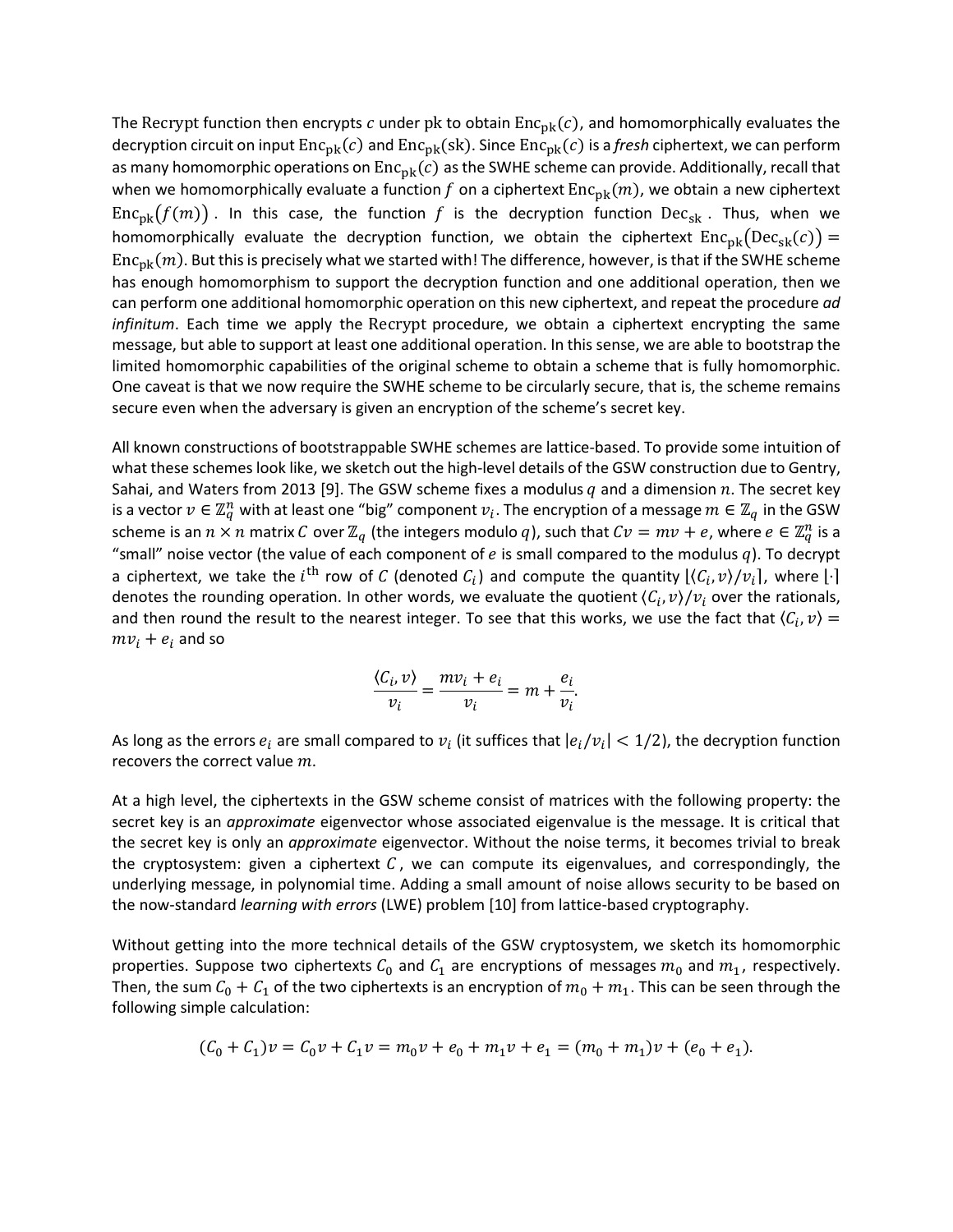Thus,  $C_0 + C_1$  is a ciphertext encrypting  $m_0 + m_1$ . Note also that the noise in the new ciphertext has also increased; it is the sum of the noise in  $C_0$  and  $C_1$ . Similarly, we can verify that the product  $C_0 C_1$  of the two ciphertexts is an encryption of the product  $m_0m_1$ :

$$
(C_0C_1)v = C_0(m_1v + e_1) = m_0m_1v + m_1e_0 + C_0e_1.
$$

Thus,  $C_0C_1$  is a valid encryption of  $m_0m_1$  provided that the new noise term  $m_1e_0 + C_0e_1$  is still sufficiently small. As presented so far, there is no reason to believe that this is small (in fact, both  $m_1 e_0$  and  $C_0 e_1$  can be large if  $m_1$  is large or if  $C_0$  contains large entries). Thus, a few additional tricks are needed to ensure the noise does not blow up with each multiplication. Nonetheless, the basic principles still apply: homomorphic addition corresponds to matrix addition and homomorphic multiplication corresponds to matrix multiplication in the GSW scheme. As noted earlier, the noise in the ciphertexts increases with each homomorphic operation; as a result, the scheme is only somewhat homomorphic. After sufficiently many homomorphic operations, the noise will no longer be small compared to  $v_i$ , in which case decryption no longer produces the correct result (the signal has effectively been washed away by the noise). It turns out, however, that the scheme does support enough homomorphism to evaluate its own decryption function, and thus, can be bootstrapped to obtain a fully homomorphic encryption scheme!

# **Concluding Remarks**

The idea of fully homomorphic encryption is almost as old as the concept of public-key encryption. But unlike public-key encryption, the first construction of FHE eluded cryptographers' best efforts for thirty years. Because of the difficulty in attaining FHE and its potential as a primitive for constructing and simplifying other cryptographic protocols, as well as its natural applicability to outsourcing computation, some have come to regard FHE as the holy grail of cryptography. Thus, with Gentry's breakthrough construction in 2009, cryptographers have effectively attained the holy grail; however, Gentry's work does not represent an end to the quest for the holy grail. Rather, his work has ignited a long stream of subsequent research in FHE.

On the theoretical side, a substantial amount of work has focused on developing asymptotically more efficient schemes, schemes based on simpler, or better-understood assumptions, as well as FHE schemes with additional properties. Equally important has been the work on the practical side of implementing fully homomorphic encryption. On the positive side, the performance of bootstrappable SWHE schemes have increased by several orders of magnitude since the earliest implementations of 2009. Nonetheless, there is still considerable overhead in terms of both computational performance as well as parameter sizes in existing implementations that severely limit the practicality and applicability of current implementations. It remains an open and important problem to develop SWHE and FHE schemes that are practical for deployment in our modern, cloud-centric computing environment.

# **Acknowledgments**

The author is currently supported by an NSF Graduate Research Fellowship under grant number DGE-114747.

# **References**

[1] Goldwasser, S. and Micali, S. Probabilistic encryption. *Journal of Computer and System Sciences* 28, 2 (1984), 270-299.